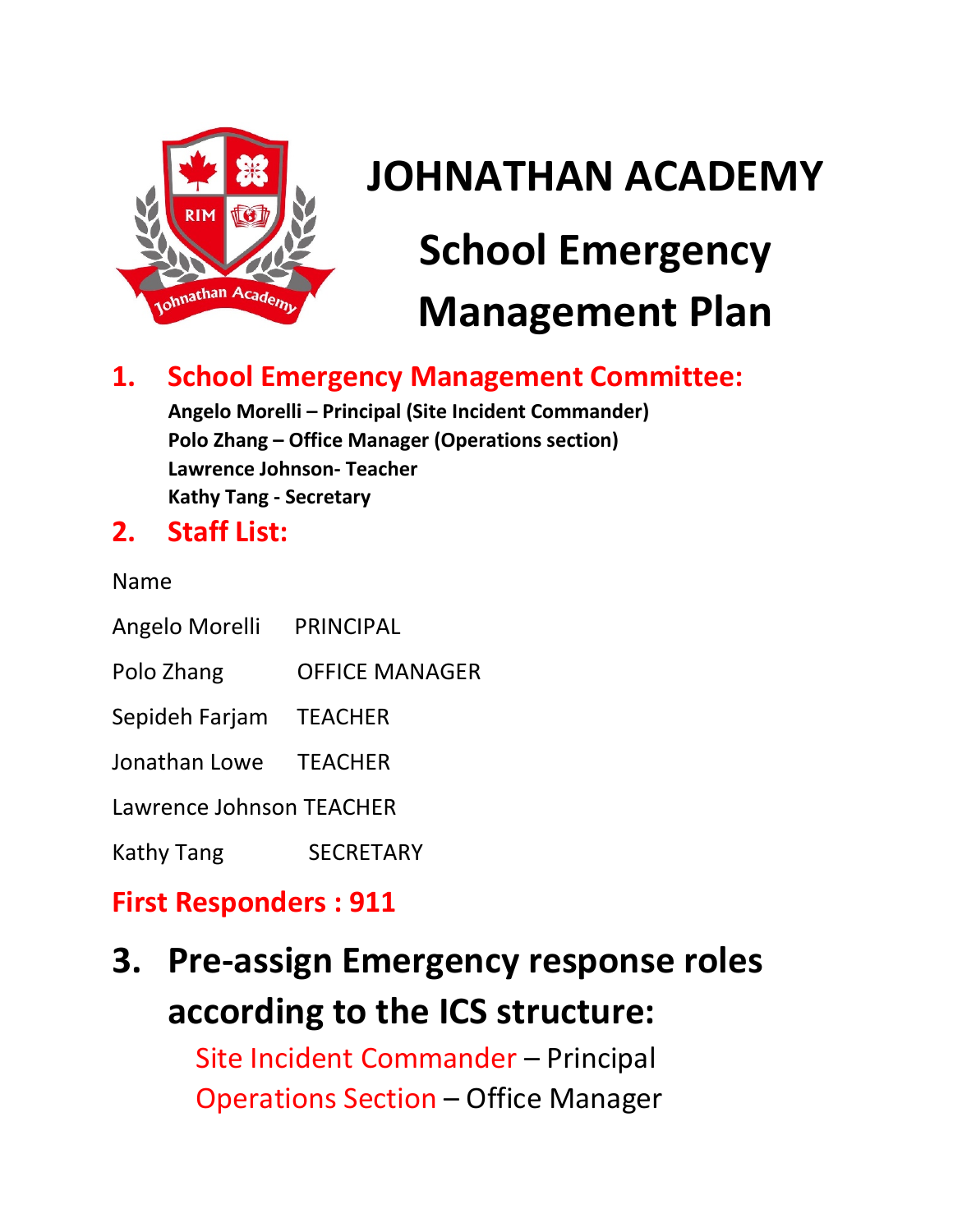### School Owner – John Zhu

# **4. School profile**

As of 2021-09-15 there are NO special needs students.

- Total Individuals on site: 16 students, 3 teaching staff and 3 Office staff

- Attendance Sheet located at Front counter.

- FLOOR PLAN with hallway flow and emergency exits,
	- FIRE EXTINGUISHERS LOCATIONS Plan included herein.
- Area map included herein.
- USE **STAIRS** NOT ELEVATORS IN CASE OF EMERGENCY EXIT

# **5. Response protocols for:**

**Fire Drill (6) Earthquake Drill (3) Lockdown Drill (2)**

**See** *separate* **School Drills Recording Binder and also here included:**

**(Emergency Plan is available for Parent/student/staff Handbook and website.)**

# **6. Student release plan**

- Pre-assigned student gathering & release site: Jewish Community Centre Parking lot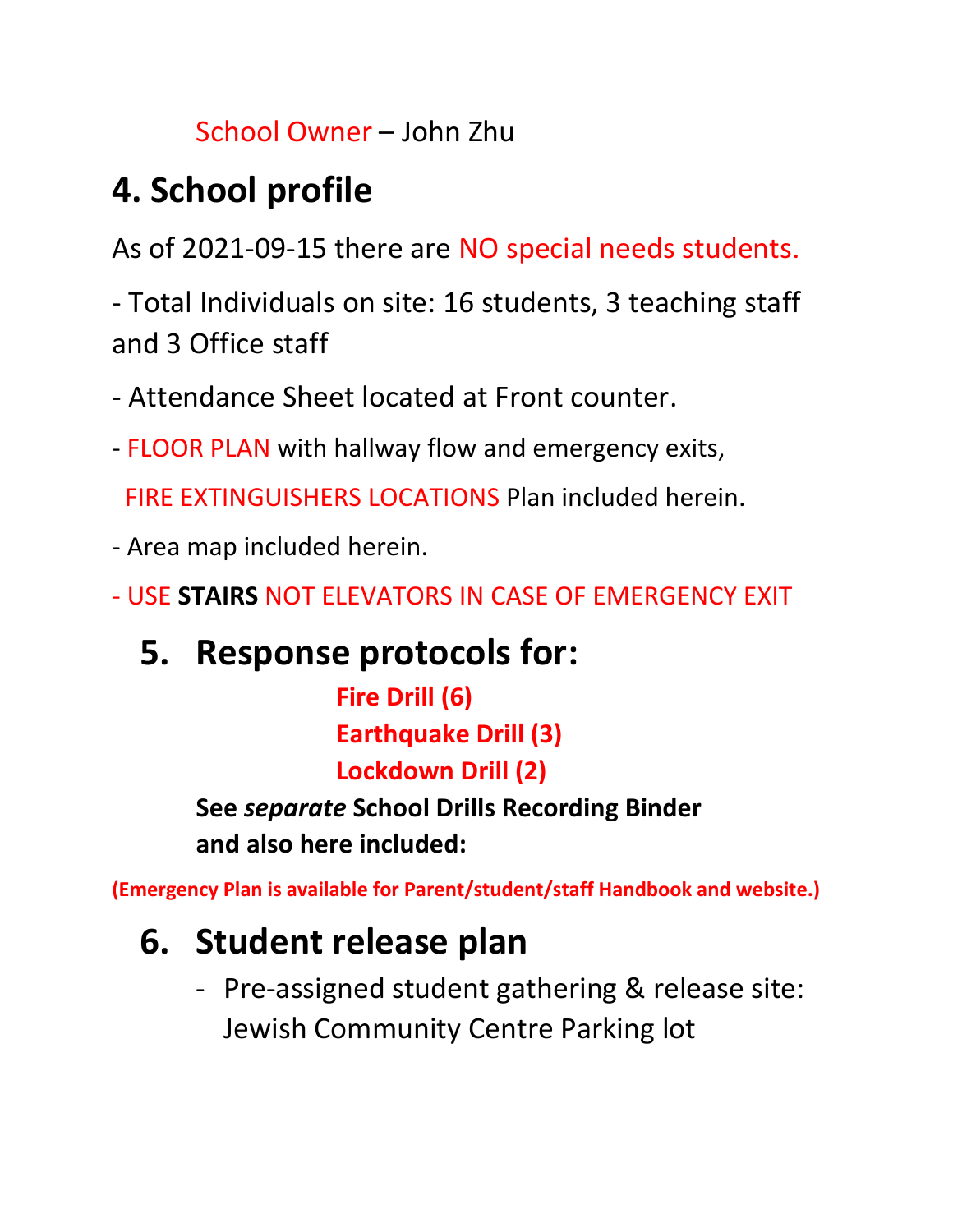- Contact Info hard copy with staff/ parent/guardian brought from Office (MyedBC contact Info)

# **7. Communications plan**

**-** *Site Incident Commander* to establish communication with First Responders. - *Parent communication* to be established through Operations Section - *Media Contact* – Principal

# **8. Continuity of operations plan**

- Office Records stored digitally at secure Off site alternate location.

- Hard copy of staff and student info in school files.

# **8. Identify and resource necessary**

## **equipment and supplies**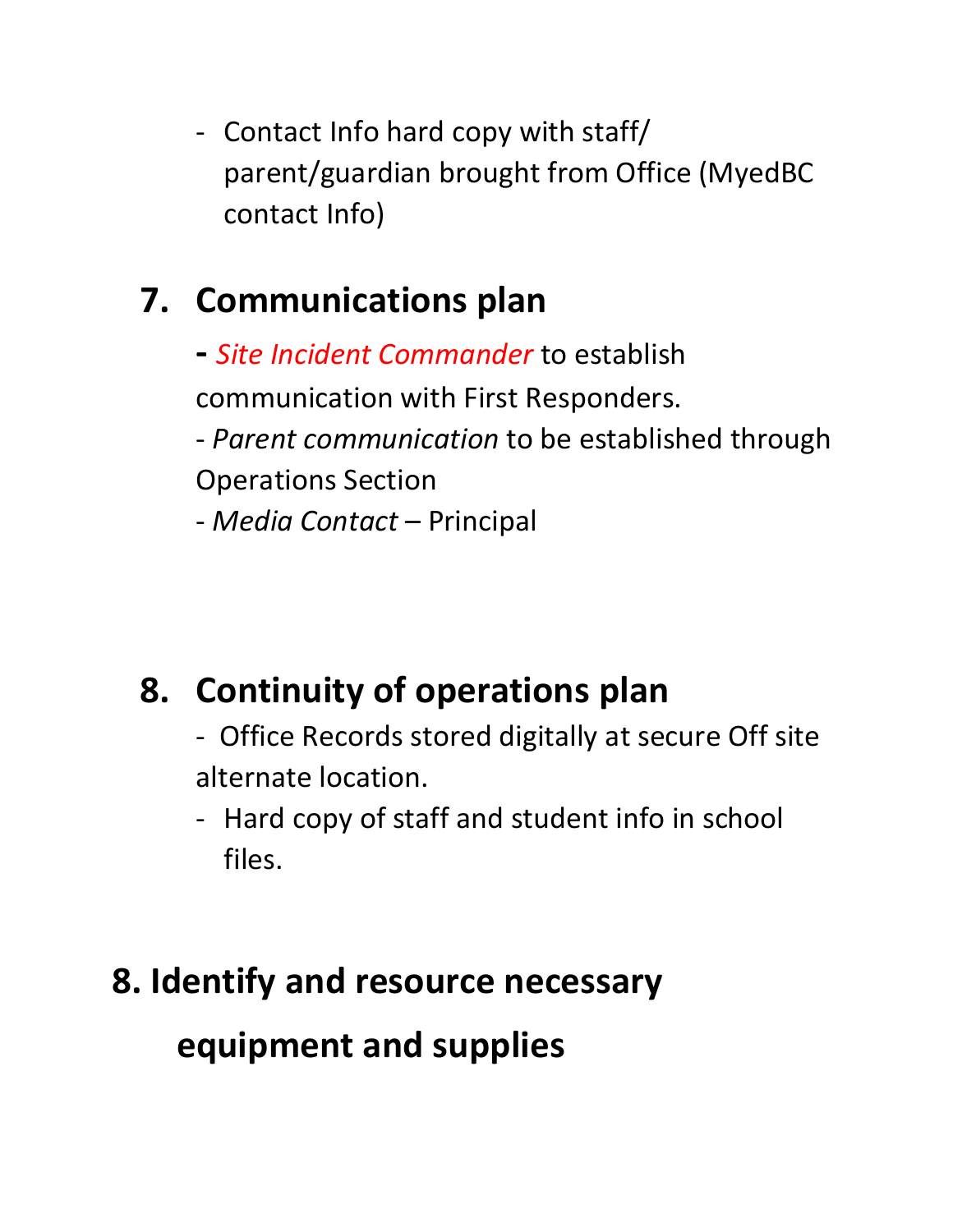- Electronic copies at secure off-site location.

- Hard copy available at Office

### **9. Conduct training and drills**

Training of staff and students ongoing and frequency as recommended in Emergency Guidelines:

Fire 6; Earthquake 3; Lockdown 2; Dates are Recorded.

No Special Needs students at this time.

### **10. Debrief and revise**

- To be conducted after each drill.

### ADDITIONAL DATA

### **1. Accidents**

*Students:* In the event of a serious injury (including all injuries to the head and neck areas), stay with the student and send a runner to the Office. Have the student report back to you indicating that he/she has informed the Office. All accidents must be reported on a **Student Accident Report Form** kept in the principal's office.

*Teacher Injury:* Report all accidents to the Office and the principal.

#### **2. Fire Drills**

Guidelines suggest that there be 6 fire drills per school year. In the event of a fire drill, staff will do the following:

- Assign student(s) to close all windows and classroom doors.
- Carry a class list.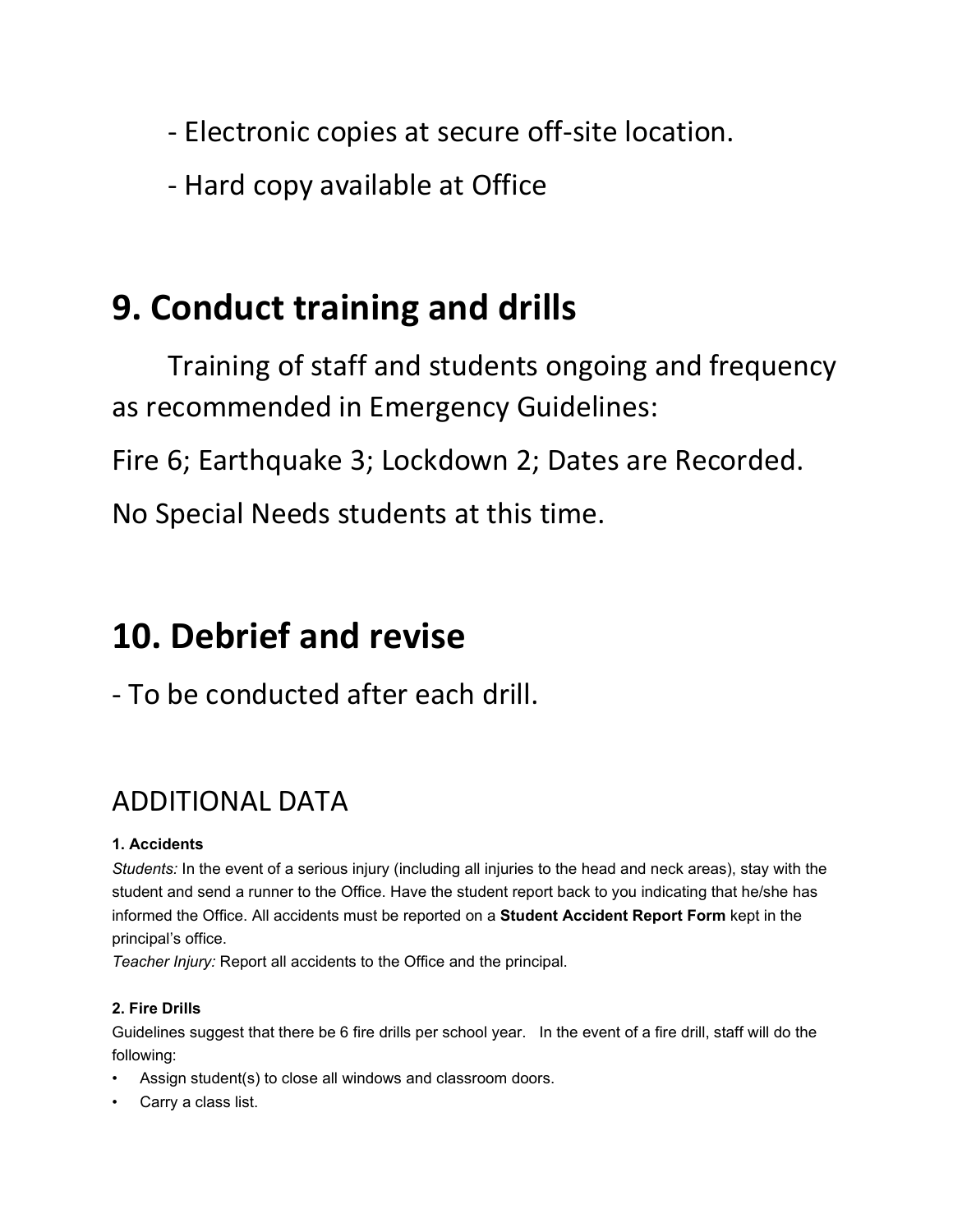• Follow procedures and "Emergency Exit Routes" as posted and as advised during staff orientation.

#### **3. Security Issues**

In the event of a breach of security within the school (bomb threat, use of firearms, etc.) it is imperative that the student body be kept within safe places as quickly and quietly as possible, with all staff assisting in the provision of a calm environment. Staff should immediately ensure that all students are out of the surrounding hallways and within a closed classroom. During such a situation, regularly scheduled class changes will not take place and students should not be permitted to leave the classroom until the "all clear" has been sounded. Information regarding the nature of the situation will be given to staff as quickly as possible. The efficacy of this process will rely on staff members being calm at all times and ensuring the safety and well-being of their students. At the conclusion of any such event, the principal will announce the all-clear signal.

#### **4. Earthquake Drill**

The purpose of this drill is to practice an appropriate response in the event of an earthquake.

#### *Advance Preparation*

Early in each semester, please note the following procedures for each of the rooms in which you teach and briefly review them with each class.

- Note probable danger areas.
- Determine what might fall, shatter, tip over, or break and, therefore be a source of possible injury.
- Prior to a scheduled drill, review the following with that specific group of students.
	- TAKING COVER (getting under or at least below the level of a relatively solid object like a table or desk).
	- ASSUMING CRASH POSITION (on knees, head down, hands clasped on back of neck or head covered with book or jacket – face away from possible source of flying glass).
	- COUNTING ALOUD as a group during the earthquake as a calming activity as well as a way of determining that it is time to begin evacuating the building.
- Preparation for a drill will also include:
	- Briefly practising getting into a location and position appropriate for your area so that this will be routine for the drill; and
	- Review of the route, which is to be taken when evacuating from your specific area as well as where the class is to assemble outside for you to take roll call.

#### **5. Emergency Evacuation**

In case of fire, earthquake or other emergency, use the evacuation routes posted in classrooms and offices. Familiarize yourself and your students with these routes early in the school year.

- Lead your class to designated exit, ensuring that the last student out will close your classroom door take a class list with you.
- Lead your class to the assembly area designated for your room and have students report to you there. Take attendance to be sure all students are accounted for.
- Give a list of absent students as soon as possible to the collector (usually the principal) at the assembly area.